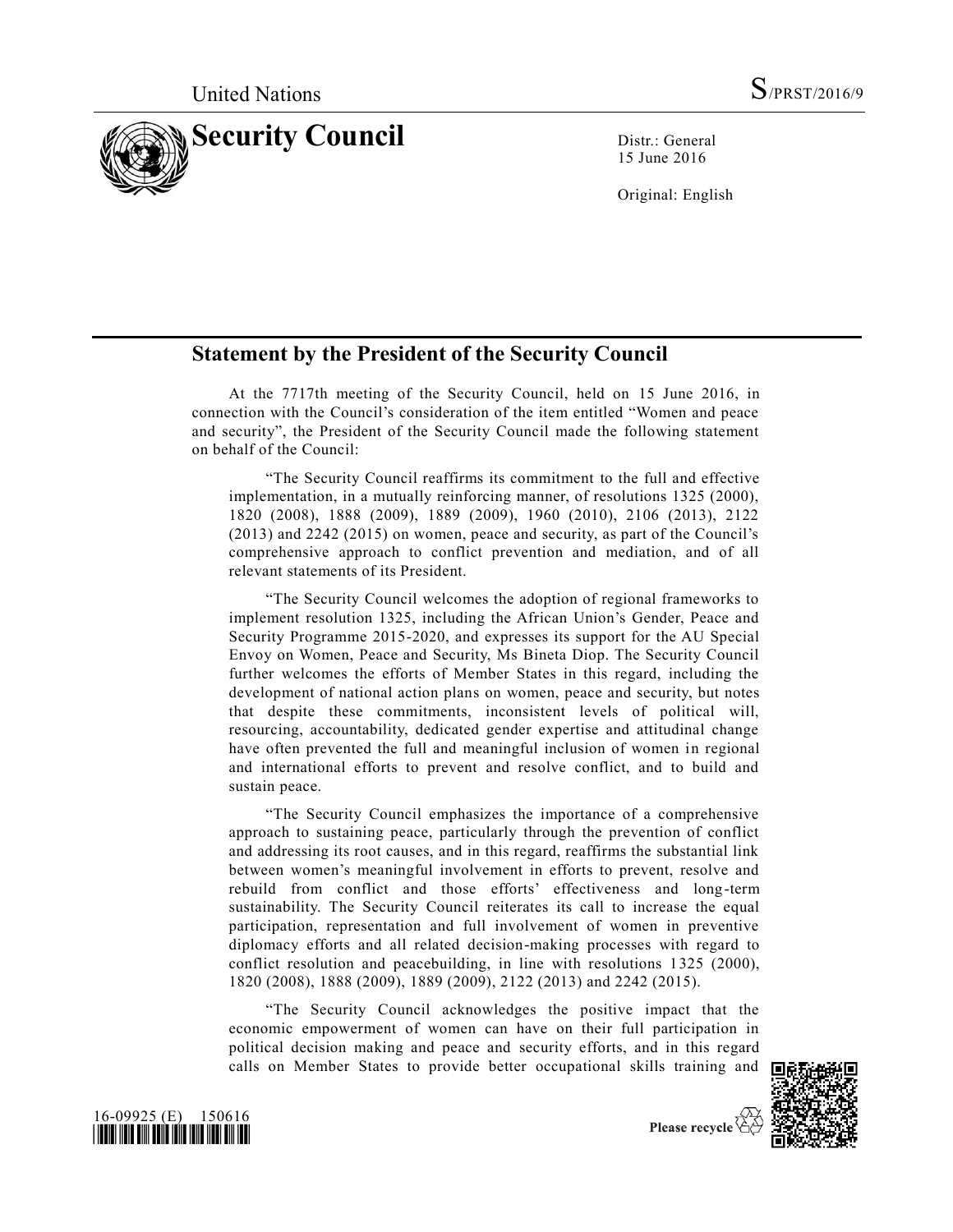greater funding support for entrepreneurships for African women in order to comprehensively improve their incomes and livelihoods.

"The Security Council emphasizes the important role that women and civil society, including women's organizations and formal and informal community leaders, as well as religious leaders, can play in exerting influence over parties to armed conflict. The Security Council welcomes women-led prevention initiatives such as the Women's Situation Rooms throughout Africa, which have helped to prevent or mitigate the eruption and escalation of violence, inter alia through observing and monitoring, and by engaging stakeholders in constructive dialogue and peace advocacy. The Security Council reiterates the continuing need to increase success in preventing conflict by increasing the participation of women at all stages of mediation and post-conflict resolution and by increasing the consideration of genderrelated issues in all discussions pertinent to conflict prevention.

"The Security Council recognizes the differential impact on the human rights of women and girls of terrorism and violent extremism, including in the context of their health, education, and participation in public life, and that they are often directly targeted by terrorist groups and in this regard notes the presentation by the Secretary-General of his Plan of Action to Prevent Violent Extremism, and his call to ensure that the protection and empowerment of women is a central consideration of strategies devised to counter terrorism and violent extremism, and that efforts to counter terrorism and violent extremism do not impact adversely on women's rights.

"The Security Council recognizes that mediation is an important means for the pacific settlement of disputes, calls upon regional and sub-regional organisations involved in peace processes to facilitate the meaningful participation of women at all levels of conflict prevention and resolution as well as implementation of peace agreements, and welcomes in this regard the initiative of the African Union to build a dedicated roster of women mediators on the continent for the use of both the African Union and United Nations. The Security Council calls upon the UN Mediation Support Unit as a provider of mediation support to the United Nations system, in accordance with agreed mandates, to work in collaboration with Member States, regional organisations including the AU and other relevant actors, to significantly increase the numbers of women mediators on their existing roster, as well as to ensure that mediators and their teams have training on designing inclusive mediation strategies.

"The Security Council welcomes and reaffirms its commitment to cooperation between the United Nations and regional and sub-regional organizations and arrangements in matters relating to the maintenance of international peace and security, and consistent with Chapter VIII of the Charter of the United Nations, which can improve collective security and requests greater consideration of the women, peace and security agenda into cooperation efforts.

"The Security Council encourages Member States to increase their funding on women, peace and security including through more aid in conflict and post-conflict situations for programmes that further gender equality and women's empowerment, as well as through support to civil society. The